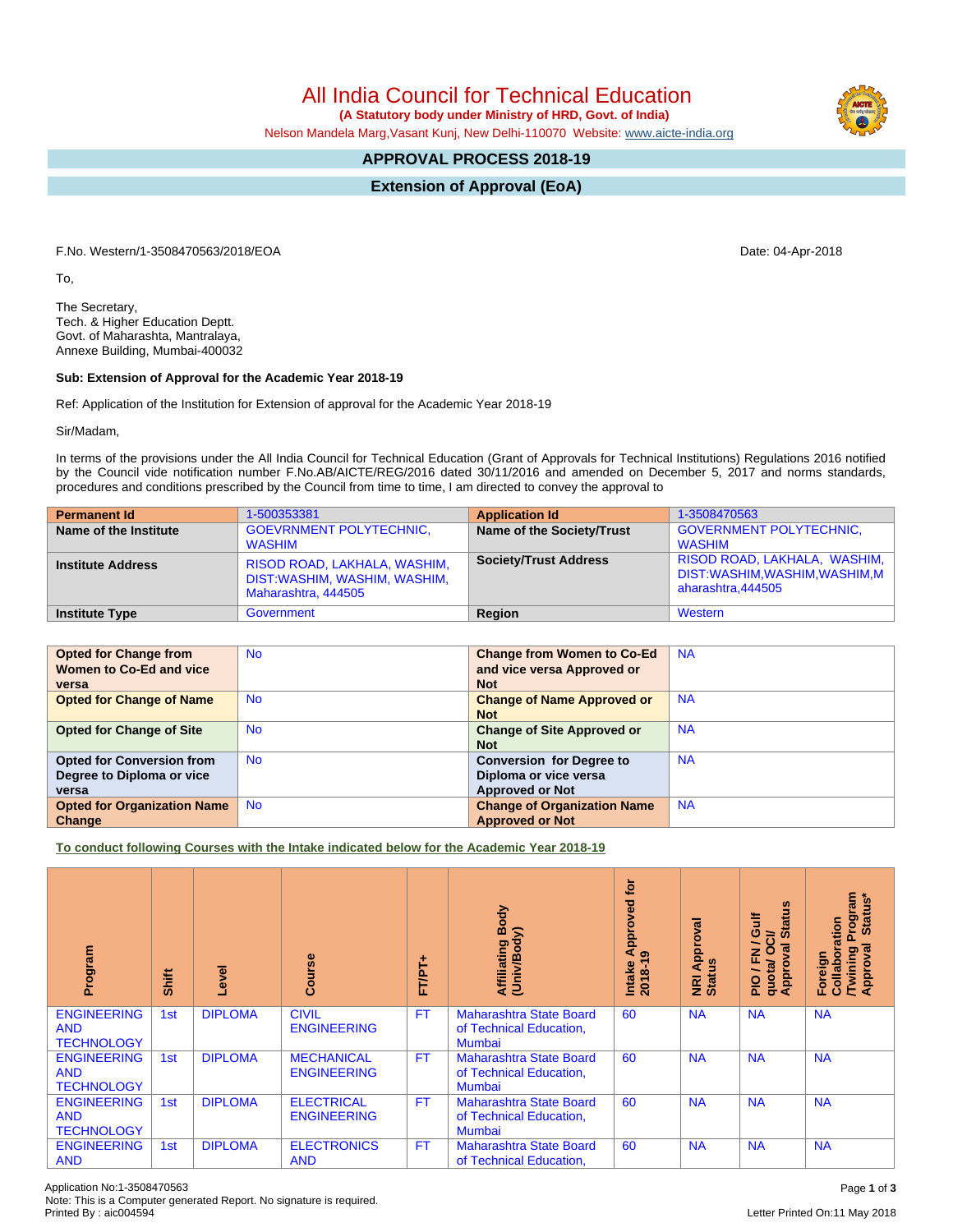| <b>TECHNOLOGY</b>  |                 |                | <b>TELECOMMUNIC</b> |           | Mumbai                         |    |           |           |           |
|--------------------|-----------------|----------------|---------------------|-----------|--------------------------------|----|-----------|-----------|-----------|
|                    |                 |                | <b>ATIONS</b>       |           |                                |    |           |           |           |
|                    |                 |                | <b>ENGINEERING</b>  |           |                                |    |           |           |           |
|                    |                 | <b>DIPLOMA</b> |                     | <b>FT</b> |                                |    |           |           |           |
| <b>ENGINEERING</b> | 1st             |                | <b>AUTOMOBILE</b>   |           | <b>Maharashtra State Board</b> | 60 | <b>NA</b> | <b>NA</b> | <b>NA</b> |
| <b>AND</b>         |                 |                | <b>ENGINEERING</b>  |           | of Technical Education,        |    |           |           |           |
| <b>TECHNOLOGY</b>  |                 |                |                     |           | <b>Mumbai</b>                  |    |           |           |           |
| <b>ENGINEERING</b> | 1 <sub>st</sub> | <b>DIPLOMA</b> | <b>INFORMATION</b>  | <b>FT</b> | <b>Maharashtra State Board</b> | 60 | <b>NA</b> | <b>NA</b> | <b>NA</b> |
| <b>AND</b>         |                 |                | <b>TECHNOLOGY</b>   |           | of Technical Education,        |    |           |           |           |
| <b>TECHNOLOGY</b>  |                 |                |                     |           | Mumbai                         |    |           |           |           |
|                    |                 |                |                     |           |                                |    |           |           |           |
| <b>ENGINEERING</b> | 2 <sub>nd</sub> | <b>DIPLOMA</b> | <b>MECHANICAL</b>   | <b>FT</b> | <b>Maharashtra State Board</b> | 60 | <b>NA</b> | <b>NA</b> | <b>NA</b> |
| <b>AND</b>         |                 |                | <b>ENGINEERING</b>  |           | of Technical Education,        |    |           |           |           |
| <b>TECHNOLOGY</b>  |                 |                |                     |           | <b>Mumbai</b>                  |    |           |           |           |
| <b>ENGINEERING</b> | 2 <sub>nd</sub> | <b>DIPLOMA</b> | <b>CIVIL</b>        | <b>FT</b> | <b>Maharashtra State Board</b> | 60 | <b>NA</b> | <b>NA</b> | <b>NA</b> |
| <b>AND</b>         |                 |                | <b>ENGINEERING</b>  |           | of Technical Education,        |    |           |           |           |
|                    |                 |                |                     |           |                                |    |           |           |           |
| <b>TECHNOLOGY</b>  |                 |                |                     |           | <b>Mumbai</b>                  |    |           |           |           |
| <b>ENGINEERING</b> | 2nd             | <b>DIPLOMA</b> | <b>ELECTRONICS</b>  | <b>FT</b> | <b>Maharashtra State Board</b> | 60 | <b>NA</b> | <b>NA</b> | <b>NA</b> |
| <b>AND</b>         |                 |                | <b>AND</b>          |           | of Technical Education,        |    |           |           |           |
| <b>TECHNOLOGY</b>  |                 |                | <b>TELECOMMUNIC</b> |           | Mumbai                         |    |           |           |           |
|                    |                 |                |                     |           |                                |    |           |           |           |
|                    |                 |                | <b>ATIONS</b>       |           |                                |    |           |           |           |
|                    |                 |                | <b>ENGINEERING</b>  |           |                                |    |           |           |           |

+FT –Full Time,PT-Part Time

| Deficiencies Noted based on Self Disclosure                                |                   |  |  |  |  |  |  |
|----------------------------------------------------------------------------|-------------------|--|--|--|--|--|--|
| <b>Particulars</b>                                                         | <b>Deficiency</b> |  |  |  |  |  |  |
| <b>Other Facilities Deficiency</b>                                         |                   |  |  |  |  |  |  |
| Digital Payment for all Financial Transactions as per MHRD Directives      | Yes               |  |  |  |  |  |  |
| Compliance of the National Academic Depository(NAD) as per MHRD Directives | Yes               |  |  |  |  |  |  |
| Provision to watch MOOCS Courses through Swayam                            | Yes               |  |  |  |  |  |  |
| Applied membership-National Digital Library                                | Yes               |  |  |  |  |  |  |
| Online Grievance Rederssal Mechanism                                       | Yes               |  |  |  |  |  |  |
| <b>Administrative Area Deficiency</b>                                      |                   |  |  |  |  |  |  |
| Board Room                                                                 | Yes               |  |  |  |  |  |  |
| Pantry for Staff/Faculty                                                   | Yes               |  |  |  |  |  |  |
| <b>Amenities Area Deficiency</b>                                           |                   |  |  |  |  |  |  |
| Cafeteria                                                                  | Yes               |  |  |  |  |  |  |
| <b>Faculty Deficiency</b>                                                  | Yes               |  |  |  |  |  |  |
| <b>Computational Facilities</b>                                            |                   |  |  |  |  |  |  |
| Internet Bandwidth                                                         | Yes               |  |  |  |  |  |  |
| Internet Bandwidth-Applied Intake                                          | Yes               |  |  |  |  |  |  |
| <b>Library Facilities</b>                                                  |                   |  |  |  |  |  |  |
| Reading Room Capacity                                                      | Yes               |  |  |  |  |  |  |
| <b>Instructional Area Common Facilities</b>                                |                   |  |  |  |  |  |  |
| <b>Computer Center</b>                                                     | Yes               |  |  |  |  |  |  |
| Language Laboratory                                                        | Yes               |  |  |  |  |  |  |
| <b>Instructional Area- ENGINEERING AND TECHNOLOGY-Diploma</b>              |                   |  |  |  |  |  |  |
| ClassRooms                                                                 | Yes               |  |  |  |  |  |  |
| Additional Workshop/Labs<br>Yes                                            |                   |  |  |  |  |  |  |

## **\***Please refer Deficiency Report for details

**GOEVRNMENT POLYTECHNIC, WASHIM** is hereby informed to submit the compliance of the deficiencies mentioned above to the Regional Office within a period of **6 months** from the date of issuance of this letter failing which the council shall initiate strict action as defined in Approval Process Handbook 2018-19 during the subsequent Academic Year.

In case of any differences in content in this Computer generated Extension of Approval Letter, the content/information as approved by the Executive Council / General Council as available on the record of AICTE shall be final and binding.

Strict compliance of Anti-Ragging Regulation: - Approval is subject to strict compliance of provisions made in AICTE Regulation notified vide F. No. 37-3/Legal/AICTE/2009 dated July 1, 2009 for Prevention and Prohibition of Ragging in Technical Institutions. In case Institution fails to take adequate steps to Prevent Ragging or fails to act in accordance with AICTE Regulation or fails to punish perpetrators or incidents of Ragging, it will be liable to take any action as defined under clause 9(4) of the said Regulation.